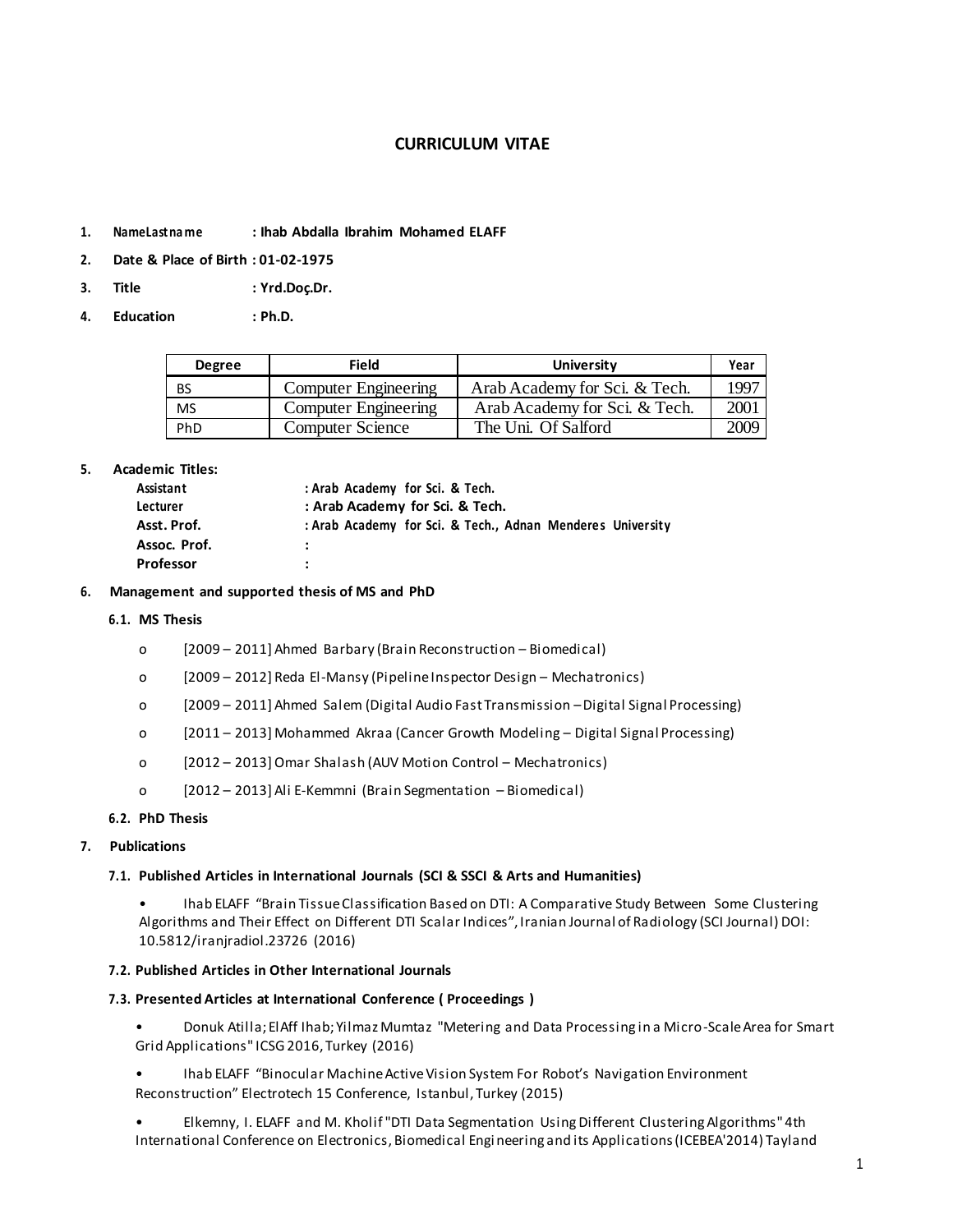Bangkok (2014)

• ELAFF, M. Aqraa, Ossama Badawy "Spatio-Temporal Models for Brian Tumor Grow Simulation" 4th International Conference on Electronics, Biomedical Engineering and its Applications (ICEBEA'2 014) Tayland Bangkok (2014)

• ELAFF, I. BOGREKCI, P. DEMIRCIOGLU "Machine Vision Guidance Using Stereo Imaging For Robots" 3rd International Conference on Quality and Innovation in Engineering and Management, Romania (2014)

• P. DEMIRCIOGLU, I. BOGREKCI, I. ELAFF, H.S. SUCUOGLU" Determination Of Tool Wear Using Thermal Camera" 3rd International Conference on Quality and Innovation in Engineering and Management, Romania (2014)

• Ihab El-Aff, "Human Brain Tissue Segmentation Based on DTI Data", ISSPA2012, Montreal, Canada (2012).

• Ahmed Salem, Ihab El-Aff "Dynamic Management of Audio Quality for Real Time Streaming" ICCTA 2011– Alexandria –Egypt (2011).

• Ihab El-Aff "Extraction of Human Heart Conduction Network from Diffusion Tensor MRI" BioMed2010 – IASTED – Innsbruck, Austria (2010).

• Ihab El-Aff, Ahmed Barbary, Fatma Zada "Modeling and Analysis of The Human Brain Using The Diffusion Tensor MRI" ICCTA 2010– Alexandria –Egypt (2010).

• Reda El-Mansy, Ihab El-Aff, Alaa El-Din Khalil, Medhat El-Sengaby "Modeling and Simulation of an On-Operation Pipeline Inspector" ICCTA 2010– Alexandria –Egypt (2010).

• Ihab El-Aff, Fatma Zada "Interception of Moving Targets Using Estimated Goal Technique" ICCTA – Alexandria, Egypt (2001).

#### **7.4. Presented Articles at Nationals Conference**

• Ihab ELAFF "AL-FATIH Autonomous Underwater Vehicle (AUV) Design and Implementation", DERİN, Dokuz Eylul University, Turkey (2015)

#### **7.5. Other Publications**

#### **8. Projects**

# **8.1. International Projects**

# **8.2. National Projects**

• TÜBİTAK TYDEB 1507 – EngTech Sualtı Taşıtı İticisi tam bilgisayar kontroll ü İtici sistemi tasarım ve İmalatı 2015–201 6

(43,000 TL).

EngTechs Ltd. - EngTechs Remotely Operated Vehicle (ROV) Design, Analysis and Implementation 2016-2017 (8,000 U\$).

EngTechs Ltd. - AL-Fatih Autonomous Underwater Vehicle (AUV) Design, Analysis and Implementation 201-2016 (10,000 U\$).

# **Completed Projects**

# **Continued Projects**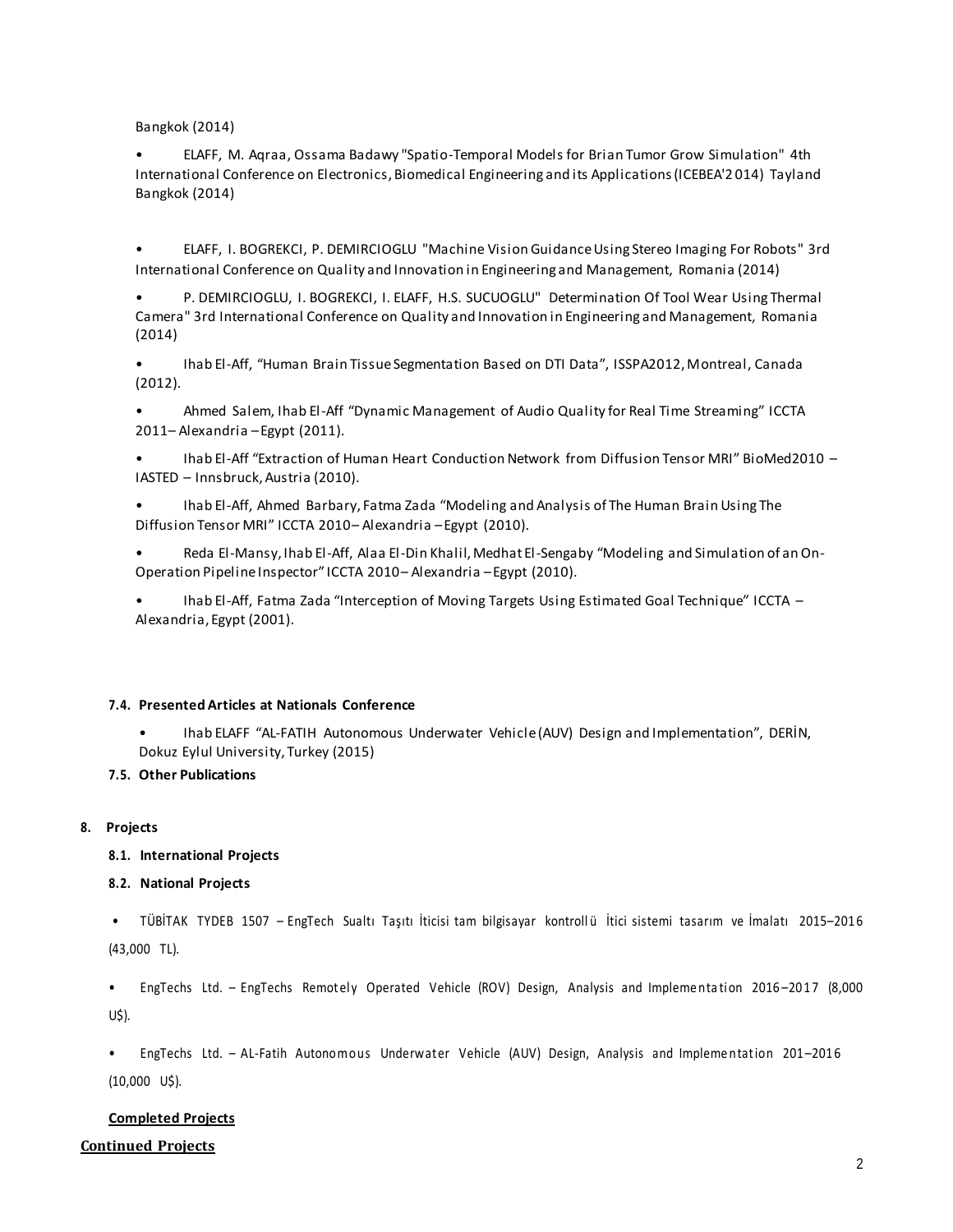### **9. Administrative Experience**

- Turkey's Regional Coordinator of the International Marine Advanced Technology Education (MATE) center ROV competition (MATE ROV 2016) – USA.
- Head of Faculty of Engineering Website Committee (2014, 2015) ADU, Turkey
- Head of ADU Engineering Community ADU, Turkey
- Director of ADU ROBO2015 Competition ADU, Turkey
- Arabian Union of Robotics Establishment Member Jordan.
- ACM ICPC Organization Committee 2011 (Florida, USA)
- IEEE Member
- Director of Arabian Robots Contest (ARC) AASTMT, Egypt.
- Consular of Scientific and Social activities Committee in the Computer Engineering Department AASTMT, Egypt
- Consular of the Robotics Engineering Club (REC) AASTMT, Egypt
- Organization Committee of Robocon Competition AASTMT, Egypt.
- Organization Committee of Informatics Olympiad Regional Informatics Center (RIC) AASTMT, Egypt.
- ISO Coordinator of the Computer Engineering Department AASTMT, Egypt.
	- Courses Coordinator Personnel Computer Club (PCC) AASTMT, Egypt.

|  | 10. Affiliation of Institutes |  |  |
|--|-------------------------------|--|--|
|--|-------------------------------|--|--|

| <b>KURULUS</b>                                          | <b>GÖREV ÜNVANI</b> | <b>YILLAR</b> |
|---------------------------------------------------------|---------------------|---------------|
| Adnan Menderes Üniversitesi                             | Yrd. Doc. Dr.       | $2014 - 2016$ |
| Arab Academy for Science, Tech. and Maritime Transport. | Yrd. Doc. Dr.       | $2009 - 2014$ |
| Arab Academy for Science, Tech. and Maritime Transport. | Öğr. Gör.           | $2002 - 2009$ |
| Arab Academy for Science, Tech. and Maritime Transport. | Öğr. Yrd.           | $1997 - 2002$ |
| EngTechs Ltd. (DEPARK Technopark)                       | Müdür (CEO)         | $2015 -$      |
| <b>VESTALtd.</b>                                        | Müdür (CEO)         | $2009 - 2014$ |
| AI Egypt Ltd.                                           | Müdür (CEO)         | $2006 - 2014$ |

#### **11 . List of Awards**

- **• [2015] Head of Organization Committee Award of ADU ROBO 2015 – ADU, Turkey.**
- **• [2015] First Award of ADU ROBO 2015 – ADU, Turkey.**
- **• [2014] TED Schools Robot Competition Jury Member**
- **• [2013] Collage of Engineering Excellence Award – AASTMT.**
- **• [2012] Second Award of the Regional Mate-ROV competition, (Team Supervisor) – Egypt.**
- **• [2012] Collage of Engineering Excellence Award – AASTMT.**
- **• [2009] Collage of Engineering Excellence Award – AASTMT.**